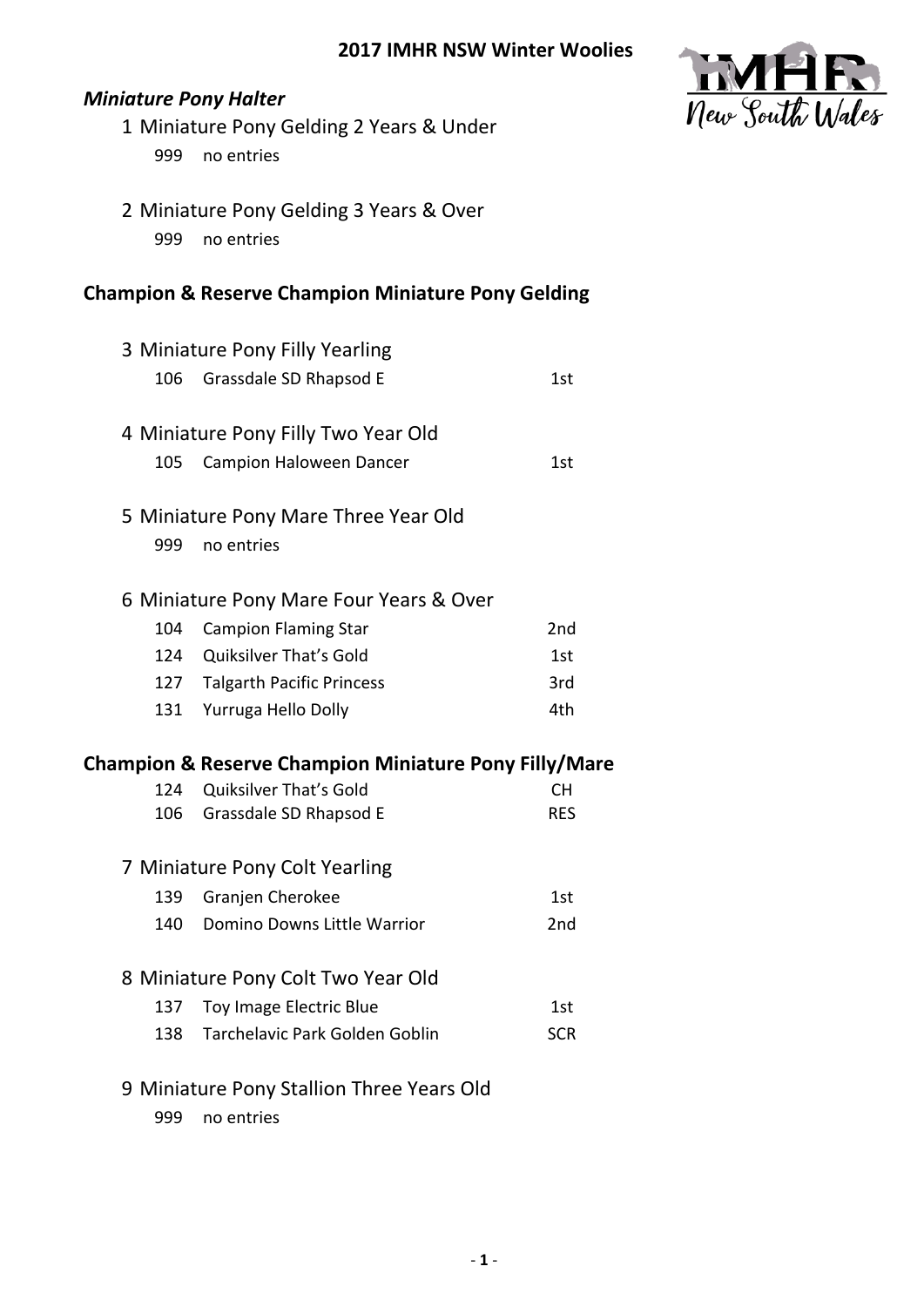

| <b>Champion &amp; Reserve Champion Miniature Pony Colt/Stallion</b><br>139 Granjen Cherokee<br><b>CH</b><br>140 Domino Downs Little Warrior<br><b>RES</b> |                                                   |            |  |
|-----------------------------------------------------------------------------------------------------------------------------------------------------------|---------------------------------------------------|------------|--|
|                                                                                                                                                           | <b>Supreme Miniature Pony</b>                     |            |  |
|                                                                                                                                                           | 124 Quiksilver That's Gold                        |            |  |
|                                                                                                                                                           | 11 Small Pony Filly or Mare                       |            |  |
| 120                                                                                                                                                       | <b>Badlands Heidilicious</b>                      | 1st        |  |
|                                                                                                                                                           | 12 Small Pony Colt or Stallion                    |            |  |
| 999                                                                                                                                                       | no entries                                        |            |  |
|                                                                                                                                                           | 13 Small Pony Gelding                             |            |  |
| 123                                                                                                                                                       | Harrington Park Sun Dance                         | 1st        |  |
|                                                                                                                                                           | <b>Champion &amp; Reserve Champion Small Pony</b> |            |  |
| 120                                                                                                                                                       | <b>Badlands Heidilicious</b>                      | <b>CH</b>  |  |
| 123                                                                                                                                                       | Harrington Park Sun Dance                         | <b>RES</b> |  |
| <b>Special Classes (Pony)</b>                                                                                                                             |                                                   |            |  |
|                                                                                                                                                           | 14 Pony Classic Trot                              |            |  |
| 104                                                                                                                                                       | <b>Campion Flaming Star</b>                       | 4th        |  |
|                                                                                                                                                           | 120 Badlands Heidilicious                         | 5th        |  |
| 123                                                                                                                                                       | Harrington Park Sun Dance                         | 1st        |  |
| 124                                                                                                                                                       | Quiksilver That's Gold                            | 2nd        |  |
| 127                                                                                                                                                       | <b>Talgarth Pacific Princess</b>                  | 3rd        |  |
|                                                                                                                                                           | 15 Classic Head Male                              |            |  |
| 123                                                                                                                                                       | Harrington Park Sun Dance                         | 1st        |  |
| 137                                                                                                                                                       | Toy Image Electric Blue                           | 4th        |  |
| 138                                                                                                                                                       | Tarchelavic Park Golden Goblin                    | <b>SCR</b> |  |
| 139                                                                                                                                                       | Granjen Cherokee                                  | 2nd        |  |
| 140                                                                                                                                                       | Domino Downs Little Warrior                       | 3rd        |  |
|                                                                                                                                                           | 16 Classic Head Female                            |            |  |
| 104                                                                                                                                                       | <b>Campion Flaming Star</b>                       | 1st        |  |
| 120                                                                                                                                                       | <b>Badlands Heidilicious</b>                      | 2nd        |  |
|                                                                                                                                                           |                                                   |            |  |

10 Miniature Pony Stallion Four Years & Over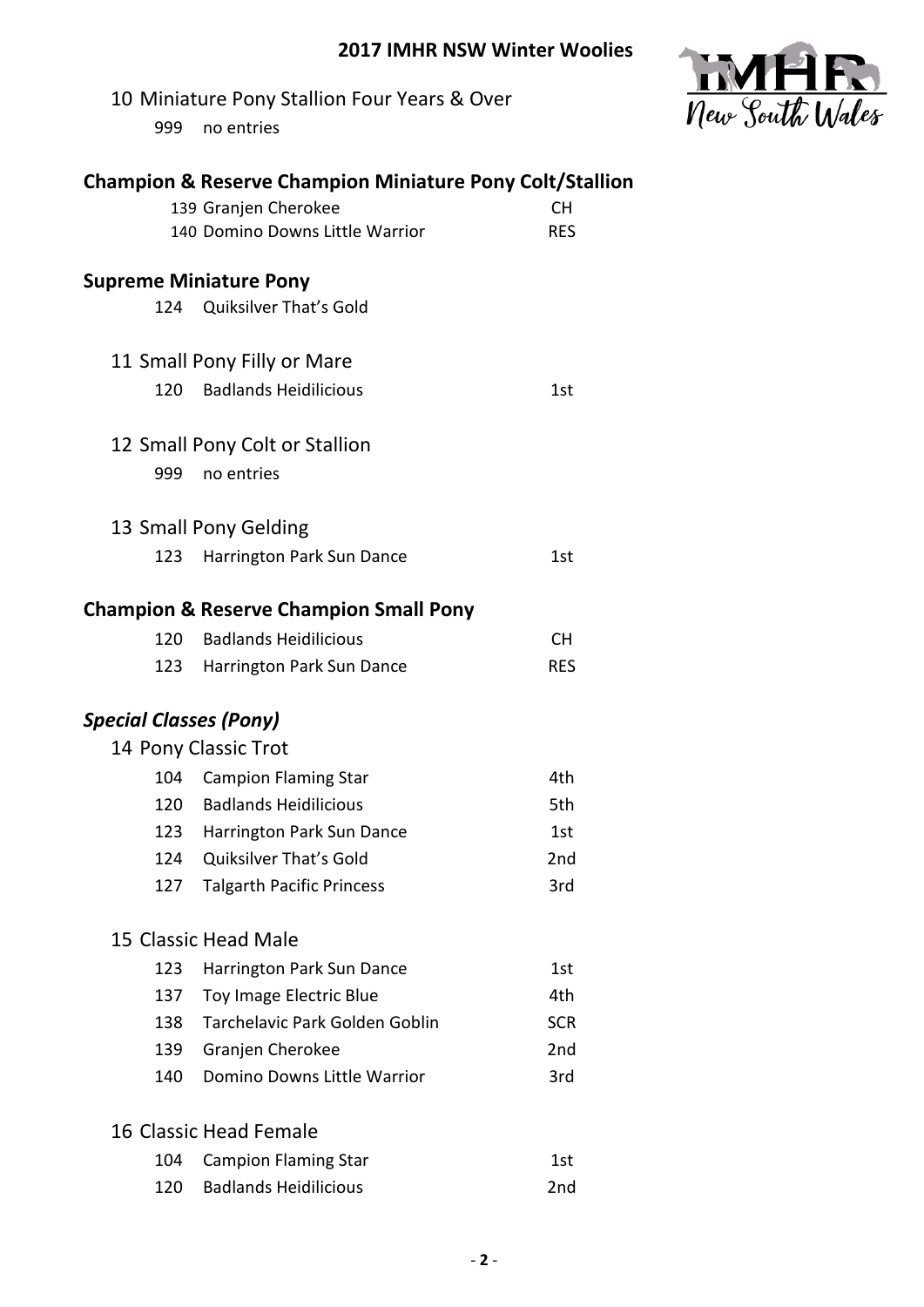

| 17 Best Dilute Colour |                                |                 |
|-----------------------|--------------------------------|-----------------|
| 124                   | <b>Quiksilver That's Gold</b>  | 1st             |
| 137                   | Toy Image Electric Blue        | 2 <sub>nd</sub> |
|                       |                                |                 |
|                       | 18 Best Solid Colour           |                 |
| 104                   | <b>Campion Flaming Star</b>    | 1st             |
| 105                   | Campion Haloween Dancer        | <b>SCR</b>      |
| 120                   | <b>Badlands Heidilicious</b>   | 1st             |
| 140                   | Domino Downs Little Warrior    | 3rd             |
|                       |                                |                 |
|                       | 19 Best Broken Colour          |                 |
| 123                   | Harrington Park Sun Dance      | 1st             |
| 131                   | Yurruga Hello Dolly            | 2 <sub>nd</sub> |
| 138                   | Tarchelavic Park Golden Goblin | <b>SCR</b>      |
|                       |                                |                 |
|                       | 20 Best Spotted Colour         |                 |
| 999                   | no entries                     |                 |
|                       | 21 Best Taffy Colour           |                 |
| 106                   | Grassdale SD Rhapsod E         | 1st             |
|                       |                                |                 |
|                       | 22 Best Any Other Colour       |                 |
| 139                   | Granjen Cherokee               | 1st             |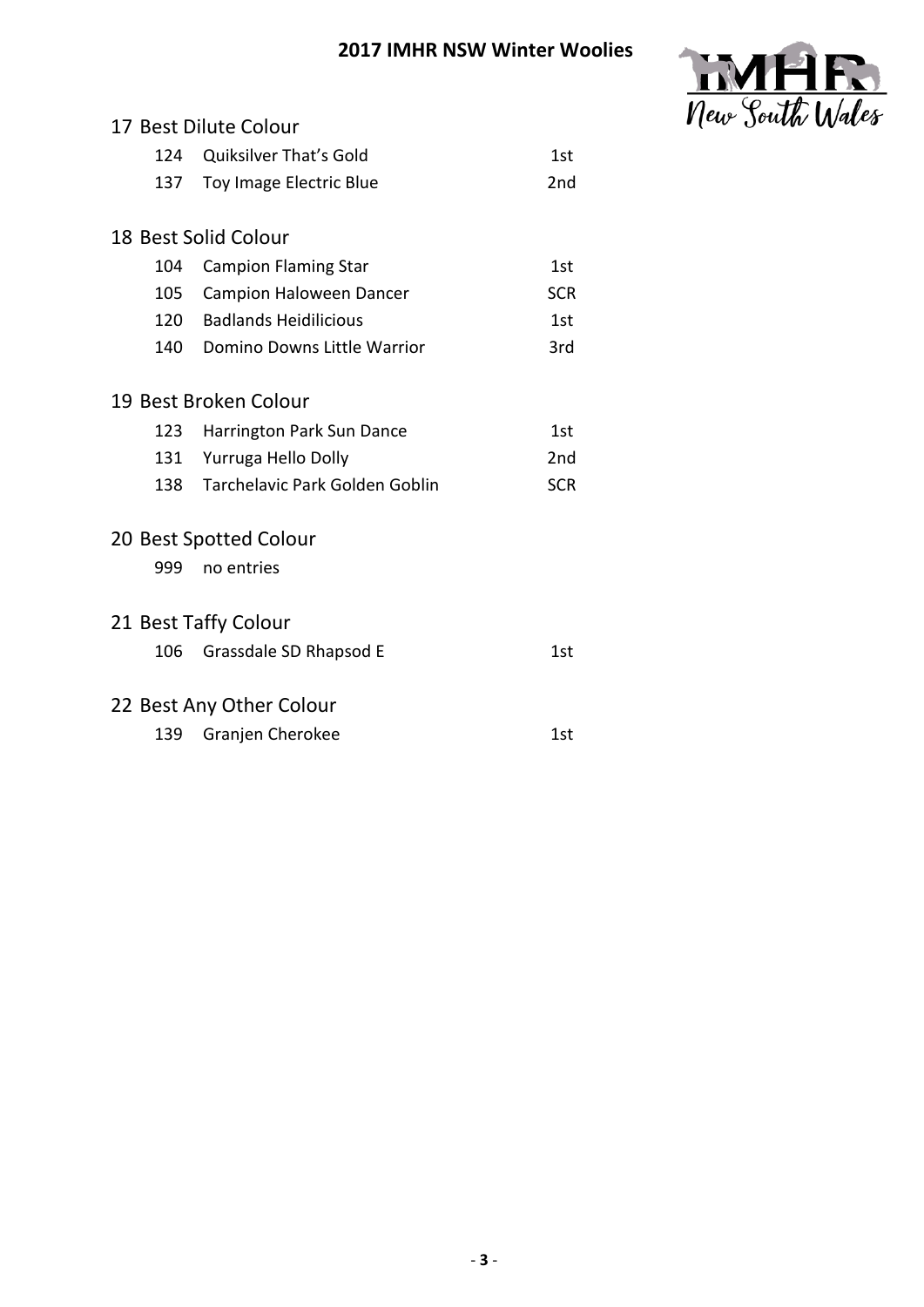

|     | 23 Miniature Horse Gelding Two Years & Under                      |                 |
|-----|-------------------------------------------------------------------|-----------------|
| 999 | no entries                                                        |                 |
|     |                                                                   |                 |
|     | 24 Miniature Horse Gelding Three Years Old                        |                 |
| 116 | Glenrowan Rapt N Splash                                           | 1st             |
|     | 25 Miniature Horse Gelding Four Years & Over                      |                 |
| 121 | Tiny Toy Hot Summer Night                                         | 2 <sub>nd</sub> |
| 141 | Kamelco Park Destinys Red Hot Pepper                              | 1st             |
|     |                                                                   |                 |
|     | <b>Champion &amp; Reserve Champion Miniature Gelding</b>          |                 |
| 141 | Kamelco Park Destinys Red Hot Pepper                              | CH.             |
| 121 | Tiny Toy Hot Summer Night                                         | <b>RES</b>      |
|     | 26 Miniature Horse Filly Yearling                                 |                 |
| 999 | no entries                                                        |                 |
|     |                                                                   |                 |
|     | 27 Miniature Horse Filly Two Year                                 |                 |
| 999 | no entries                                                        |                 |
|     |                                                                   |                 |
|     | 28 Miniature Horse Mare Three Years Old                           |                 |
| 999 | no entries                                                        |                 |
|     | 29 Miniature Horse Mare Four Years & Over                         |                 |
| 115 | Aziz Farasha                                                      | 2 <sub>nd</sub> |
|     | 118 Koriana Renegade Fairy                                        | 3rd             |
| 122 | Sapphire Park Princes Magic Moment                                | 1st             |
|     |                                                                   |                 |
|     | <b>Champion &amp; Reserve Champion Miniature Horse Filly/Mare</b> |                 |
| 122 | Sapphire Park Princes Magic Moment                                | CH.             |
| 115 | Aziz Farasha                                                      | <b>RES</b>      |
|     | 30 Miniature Horse Colt Yearling                                  |                 |
| 135 | <b>Lilion Elite</b>                                               | 1st             |
|     |                                                                   |                 |
|     | 31 Miniature Horse Colt Two Year Old                              |                 |
| 117 | Meambie Farasha Wizz Kidd                                         | <b>SCR</b>      |
|     |                                                                   |                 |
|     | 32 Miniature Horse Stallion Three Years Old                       |                 |
| 999 | no entries                                                        |                 |

*Miniature Horse Halter*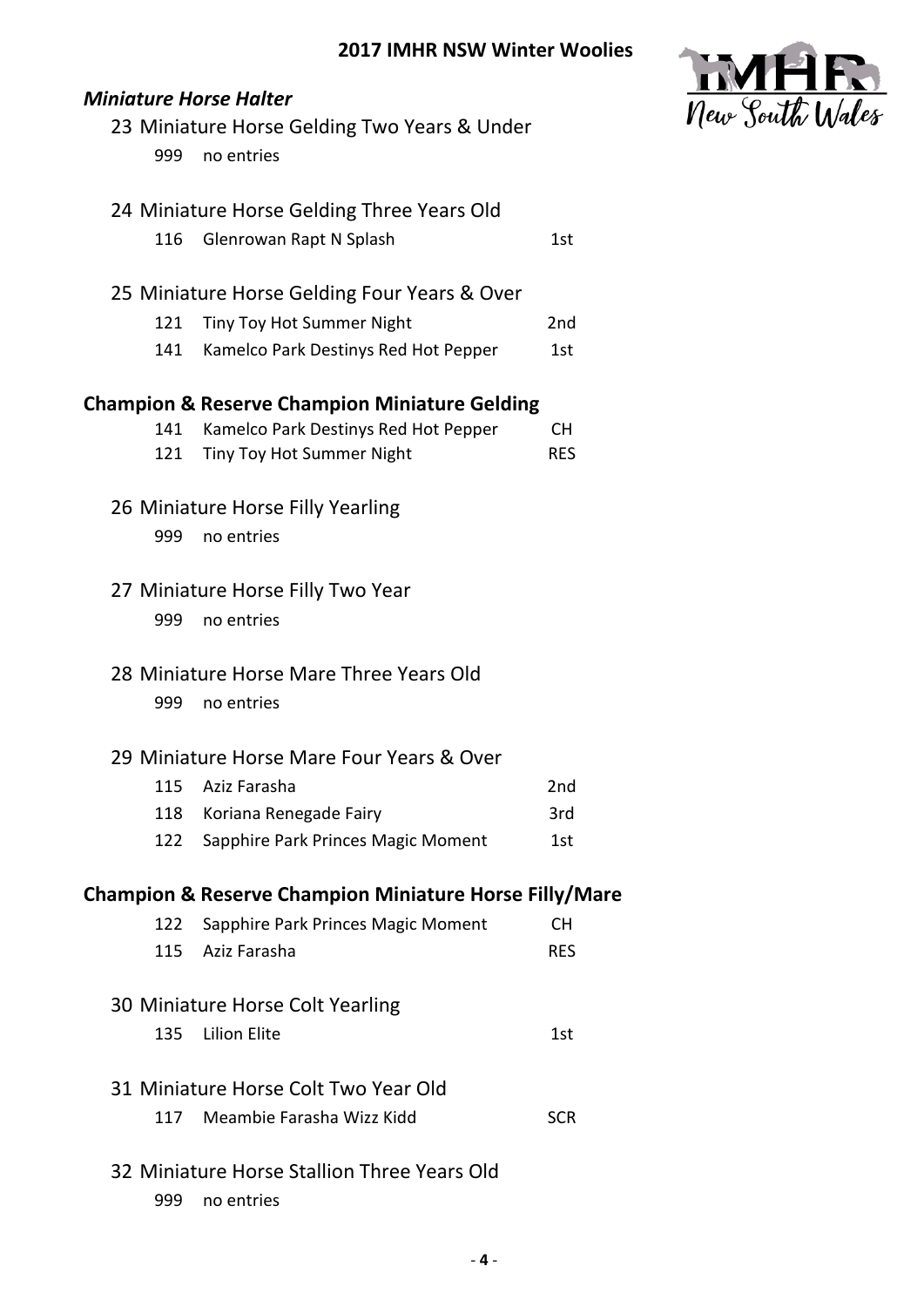

|                           | 33 Miniature Horse Stallion Four Years & Over                                                 |                 |
|---------------------------|-----------------------------------------------------------------------------------------------|-----------------|
| 999                       | no entries                                                                                    |                 |
|                           |                                                                                               |                 |
|                           | <b>Champion &amp; Reserve Champion Miniature Horse Colt / Stallion</b><br><b>Lilion Elite</b> |                 |
| 135                       |                                                                                               | <b>CH</b>       |
|                           | <b>Supreme Champion Miniature Horse</b>                                                       |                 |
| 141                       | Kamelco Park Destinys Red Hot Pepper                                                          |                 |
| <b>Small Horse Halter</b> |                                                                                               |                 |
|                           | 34 Small Horse Gelding Two Years & Under                                                      |                 |
| 999                       | no entries                                                                                    |                 |
|                           |                                                                                               |                 |
|                           | 35 Small Horse Gelding Three Years Old                                                        |                 |
| 132                       | Yurruga Fire n Ice                                                                            | 2 <sub>nd</sub> |
| 143                       | Kamelco Park Rebels Chasin Colour                                                             | 1st             |
|                           | 36 Small Horse Gelding Four Years & Over                                                      |                 |
| 101                       | Minya Park Ixion                                                                              | 1st             |
|                           |                                                                                               |                 |
|                           | <b>Champion &amp; Reserve Champion Small Horse Gelding</b>                                    |                 |
| 143                       | Kamelco Park Rebels Chasin Colour                                                             | <b>CH</b>       |
| 101                       | Minya Park Ixion                                                                              | <b>RES</b>      |
|                           | 37 Small Horse Filly Yearling                                                                 |                 |
| 134                       | Lilion Waya Grand N Prancing                                                                  | 1st             |
|                           |                                                                                               |                 |
|                           | 38 Small Horse Filly Two Year Old                                                             |                 |
| 107                       | <b>Badlands Desert Belle (scratched)</b>                                                      | <b>SCR</b>      |
| 136                       | Argyle Park Just On Dusk                                                                      | 1st             |
|                           | 39 Small Horse Mare Three Years Old                                                           |                 |
| 999                       | no entries                                                                                    |                 |
|                           |                                                                                               |                 |
|                           | 40 Small Horse Mare Four Years & Over                                                         |                 |
| 110                       | <b>Badlands Rhythm N Blues</b>                                                                | 1st             |
|                           |                                                                                               |                 |
|                           | <b>Champion &amp; Reserve Champion Small Horse Filly/Mare</b>                                 |                 |
| 110                       | <b>Badlands Rhythm N Blues</b>                                                                | <b>CH</b>       |
| 134                       | Lilion Waya Grand N Prancing                                                                  | <b>RES</b>      |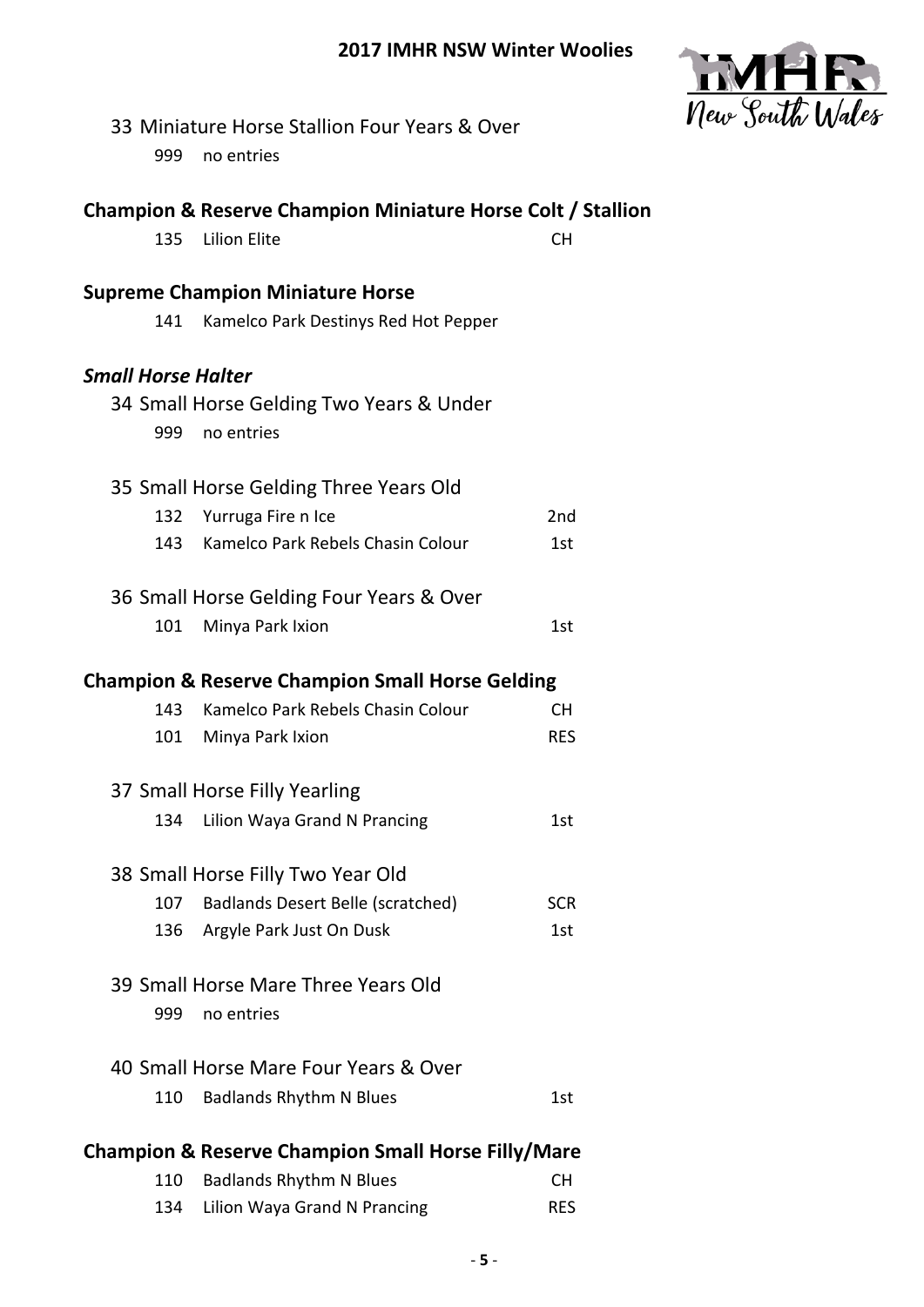

|                     | 41 Small Horse Colt Yearling                                     |                 |
|---------------------|------------------------------------------------------------------|-----------------|
| 126                 | RHM Black Velvets Magic Mike                                     | 1st             |
|                     |                                                                  |                 |
|                     | 42 Small Horse Colt Two Year Old                                 |                 |
| 102                 | Gardenia Park Against All Odds                                   | 2 <sub>nd</sub> |
| 119                 | <b>Tourmaline TCs Classic Disguise</b>                           | 1st             |
|                     | 43 Small Horse Stallion Three Years Old                          |                 |
| 144                 | Silver Star Hollywood Grand Illusion                             | 1st             |
|                     | 44 Small Horse Stallion Four Years & Over                        |                 |
| 999                 | no entries                                                       |                 |
|                     | <b>Champion &amp; Reserve Champion Small Horse Colt/Stallion</b> |                 |
| 144                 | Silver Star Hollywood Grand Illusion                             | CH.             |
| 119                 | <b>Tourmaline TCs Classic Disguise</b>                           | <b>RES</b>      |
|                     | <b>Supreme Champion Small Horse</b>                              |                 |
| 144                 | Silver Star Hollywood Grand Illusion                             |                 |
| Little Horse Halter |                                                                  |                 |
|                     | 45 Little Horse Gelding 2 Years & Under                          |                 |
| 999                 | no entries                                                       |                 |
|                     | 46 Little Horse Gelding 3 Years & Over                           |                 |
| 103                 | Wild Nomads Dynamites Explosion                                  | 1st             |
| 125                 | Woondabah Ona Whim                                               | 2nd             |
| 129                 | Gardenia Park Moonlight Shadows                                  | 4th             |
| 133                 | Koriana Absolute Star                                            | 3rd             |
|                     | <b>Champion &amp; Reserve Champion Little Horse Gelding</b>      |                 |
| 103                 | <b>Wild Nomads Dynamites Explosion</b>                           | <b>CH</b>       |
| 125                 | Woondabah Ona Whim                                               | <b>RES</b>      |
|                     | 47 Little Horse Filly Yearling                                   |                 |
| 999                 | no entries                                                       |                 |
|                     | 48 Little Horse Filly Two Year Old                               |                 |
| 108                 | <b>Badlands Honeytone Jive</b>                                   | 1st             |
|                     |                                                                  |                 |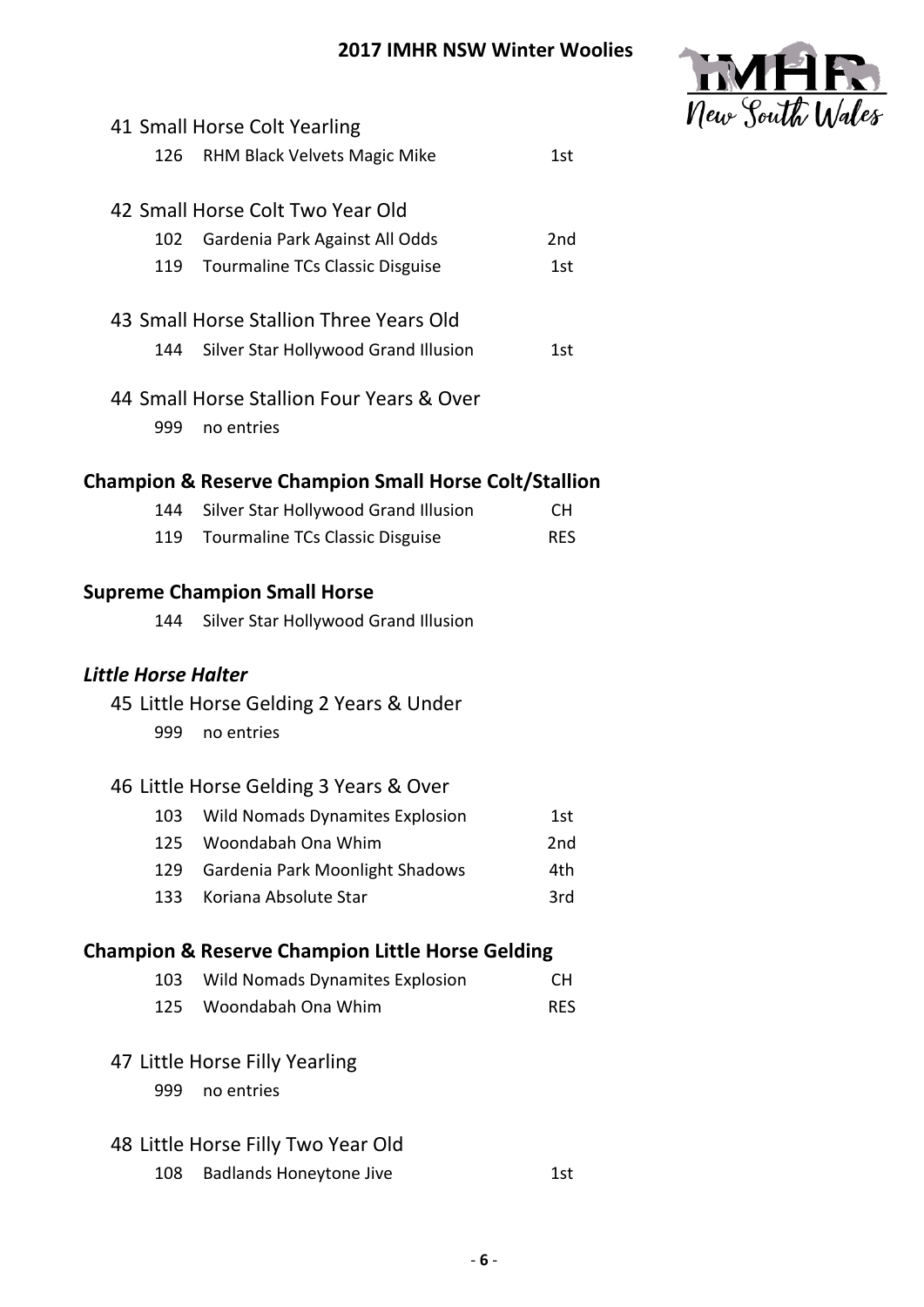- Little Horse Mare Three Year Old no entries
- Little Horse Mare Four Years & Over
	- 109 Badlands Disco Diva 15

## **Champion & Reserve Champion Little Horse Filly/Mare**

- Badlands Disco Diva
- Badlands Honeytone Jive
- Little Horse Colt Yearling no entries
- Little Horse Colt Two Year Old no entries
- Little Horse Stallion Three Years Old no entries
- Little Horse Stallion Four Years & Over no entries

## **Champion & Reserve Champion Little Horse Colt/Stallion**

## **Supreme Little Horse**

 Wild Nomads Dynamites Explosion Garland sponsored by Gardenia Park :)

## *American Shetlands*

 American Shetland Filly or Mare no entries

- American Shetland Colt or Stallion no entries
- American Shetland Gelding no entries

# **Champion & Reserve Champion American Shetland**

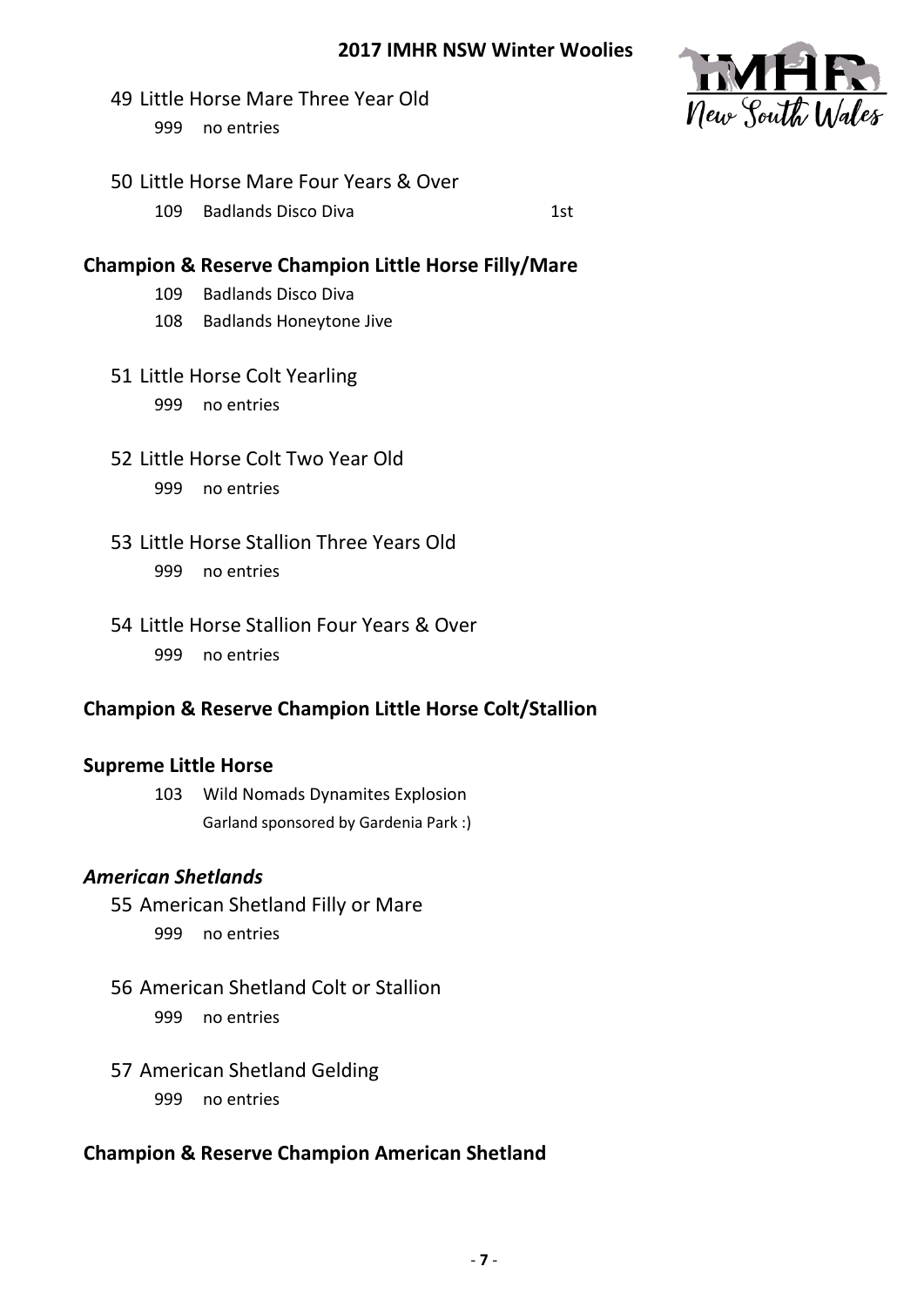

# *Special Classes (Horses and American Shetlands only)*

58 Miniature Horse Classic Trot

| 115 Aziz Farasha            | 1st        |
|-----------------------------|------------|
| 116 Glenrowan Rapt N Splash | <b>SCR</b> |
| 118 Koriana Renegade Fairy  | 2nd        |

## 59 Small Horse Classic Trot

| 101 | Minya Park Ixion                       | 3rd             |
|-----|----------------------------------------|-----------------|
| 107 | Badlands Desert Belle (scratched)      | <b>SCR</b>      |
| 110 | <b>Badlands Rhythm N Blues</b>         | 2 <sub>nd</sub> |
| 119 | <b>Tourmaline TCs Classic Disguise</b> | 7th             |
| 126 | RHM Black Velvets Magic Mike           | <b>SCR</b>      |
| 132 | Yurruga Fire n Ice                     | 1st             |
| 134 | Lilion Waya Grand N Prancing           | 6th             |
| 136 | Argyle Park Just On Dusk               | <b>SCR</b>      |
| 143 | Kamelco Park Rebels Chasin Colour      | 5               |
| 144 | Silver Star Hollywood Grand Illusion   | 4               |
|     |                                        |                 |

### 60 Little Horse Classic Trot

|     | 103 Wild Nomads Dynamites Explosion | 2nd  |
|-----|-------------------------------------|------|
| 108 | <b>Badlands Honeytone Jive</b>      | .5th |
| 109 | <b>Badlands Disco Diva</b>          | 1st  |
| 125 | Woondabah Ona Whim                  | 3rd  |
| 129 | Gardenia Park Moonlight Shadows     | 4th  |

## 61 American Shetland Classic Trot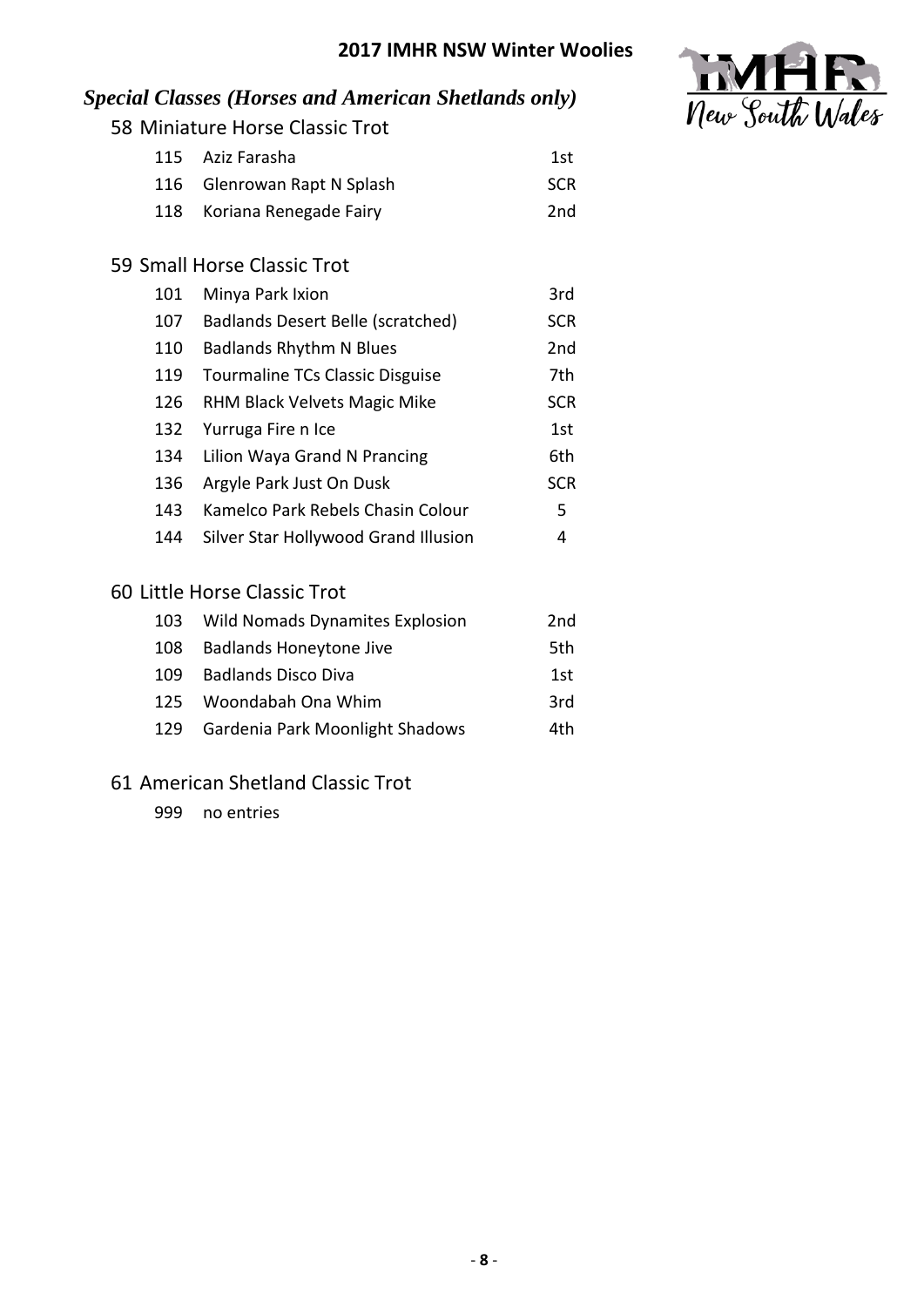

|     | 62 Classic Head Junior Colt            |            |
|-----|----------------------------------------|------------|
| 102 | Gardenia Park Against All Odds         | 1st        |
| 117 | Meambie Farasha Wizz Kidd              | <b>SCR</b> |
|     | 119 Tourmaline TCs Classic Disguise    | 3rd        |
|     | 126 RHM Black Velvets Magic Mike       | 4th        |
| 135 | <b>Lilion Elite</b>                    | 2nd        |
|     | 63 Classic Head Senior Stallion        |            |
| 144 | Silver Star Hollywood Grand Illusion   | 1st        |
|     | 64 Classic Head Junior Filly           |            |
|     | 107 Badlands Desert Belle (scratched)  | <b>SCR</b> |
|     | 108 Badlands Honeytone Jive            | 1st        |
| 134 | Lilion Waya Grand N Prancing           | 2nd        |
|     | 65 Classic Head Senior Mare            |            |
|     | 109 Badlands Disco Diva                | 4th        |
|     | 110 Badlands Rhythm N Blues            | 2nd        |
|     | 115 Aziz Farasha                       | 1st        |
|     | 118 Koriana Renegade Fairy             | 5th        |
| 122 | Sapphire Park Princes Magic Moment     | 3rd        |
|     | 66 Classic Head Junior Gelding         |            |
| 999 | no entries                             |            |
|     | 67 Classic Head Senior Gelding         |            |
| 103 | <b>Wild Nomads Dynamites Explosion</b> | 1st        |
| 116 | Glenrowan Rapt N Splash                | 5th        |
| 121 | Tiny Toy Hot Summer Night              | 4th        |
| 125 | Woondabah Ona Whim                     | 3rd        |
| 129 | Gardenia Park Moonlight Shadows        | 6th        |
| 132 | Yurruga Fire n Ice                     | <b>SCR</b> |
| 133 | Koriana Absolute Star                  | 2nd        |
|     |                                        |            |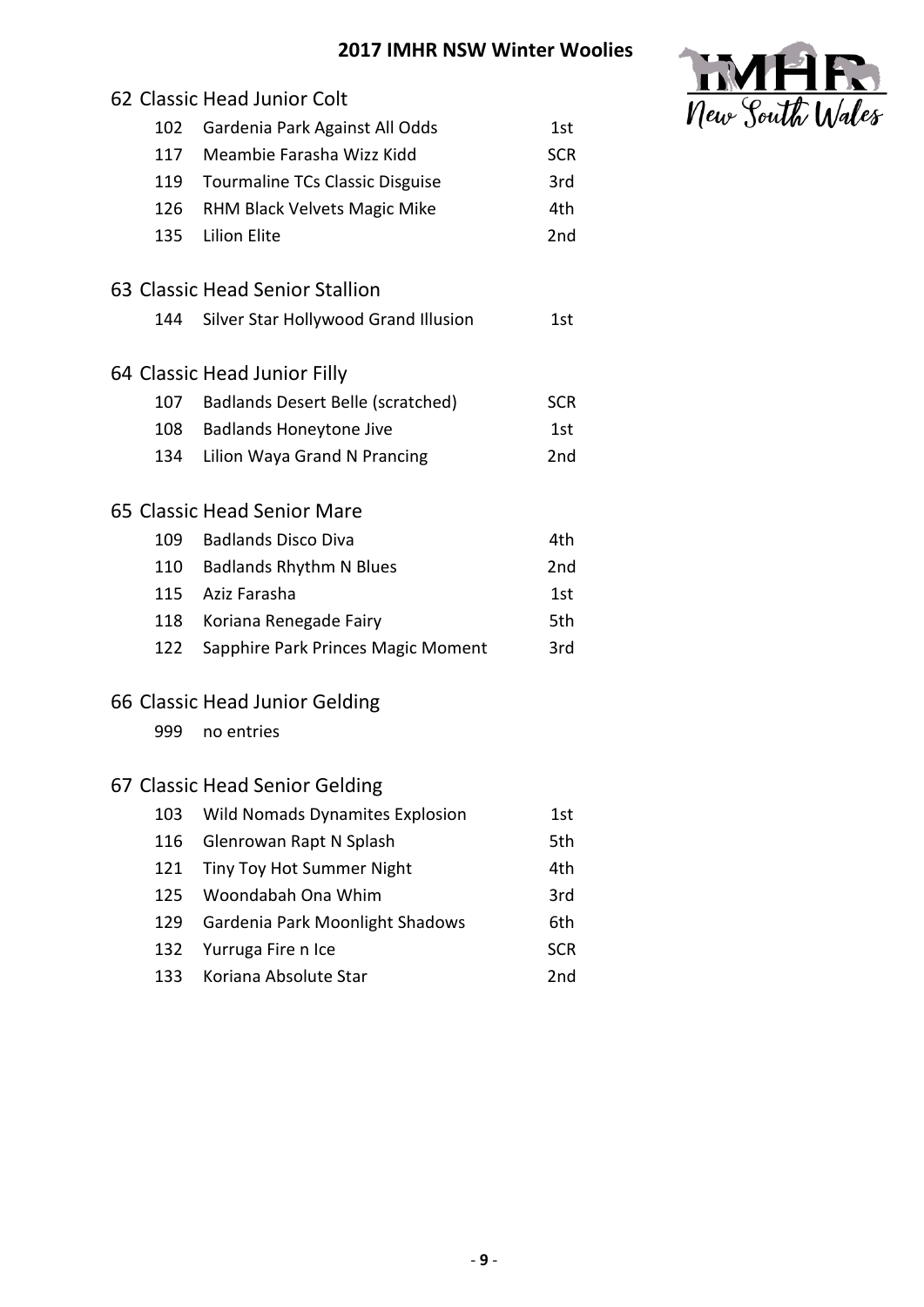

|     | 68 Best Dilute Colour                    |                 |
|-----|------------------------------------------|-----------------|
| 108 | <b>Badlands Honeytone Jive</b>           | 1st             |
|     | 69 Best Solid Colour                     |                 |
|     |                                          |                 |
| 118 | Koriana Renegade Fairy                   | <b>SCR</b>      |
| 136 | Argyle Park Just On Dusk                 | <b>SCR</b>      |
|     | 70 Best Broken Colour                    |                 |
| 102 | Gardenia Park Against All Odds           | 2 <sub>nd</sub> |
| 109 | <b>Badlands Disco Diva</b>               | 5th             |
| 110 | <b>Badlands Rhythm N Blues</b>           | 3rd             |
| 116 | Glenrowan Rapt N Splash                  | 6th             |
| 119 | <b>Tourmaline TCs Classic Disguise</b>   | <b>SCR</b>      |
| 125 | Woondabah Ona Whim                       | 1st             |
| 126 | RHM Black Velvets Magic Mike             | 4th             |
|     | 71 Best Spotted Colour                   |                 |
| 103 | <b>Wild Nomads Dynamites Explosion</b>   | 2nd             |
| 129 | Gardenia Park Moonlight Shadows          | 1st             |
| 144 | Silver Star Hollywood Grand Illusion     | 3rd             |
|     | 72 Best Taffy Colour                     |                 |
| 101 | Minya Park Ixion                         | 1st             |
| 107 | <b>Badlands Desert Belle (scratched)</b> |                 |
| 117 | Meambie Farasha Wizz Kidd                | <b>SCR</b>      |
|     | 73 Best Any Other Colour                 |                 |
| 133 | Koriana Absolute Star                    | 1st             |
|     |                                          |                 |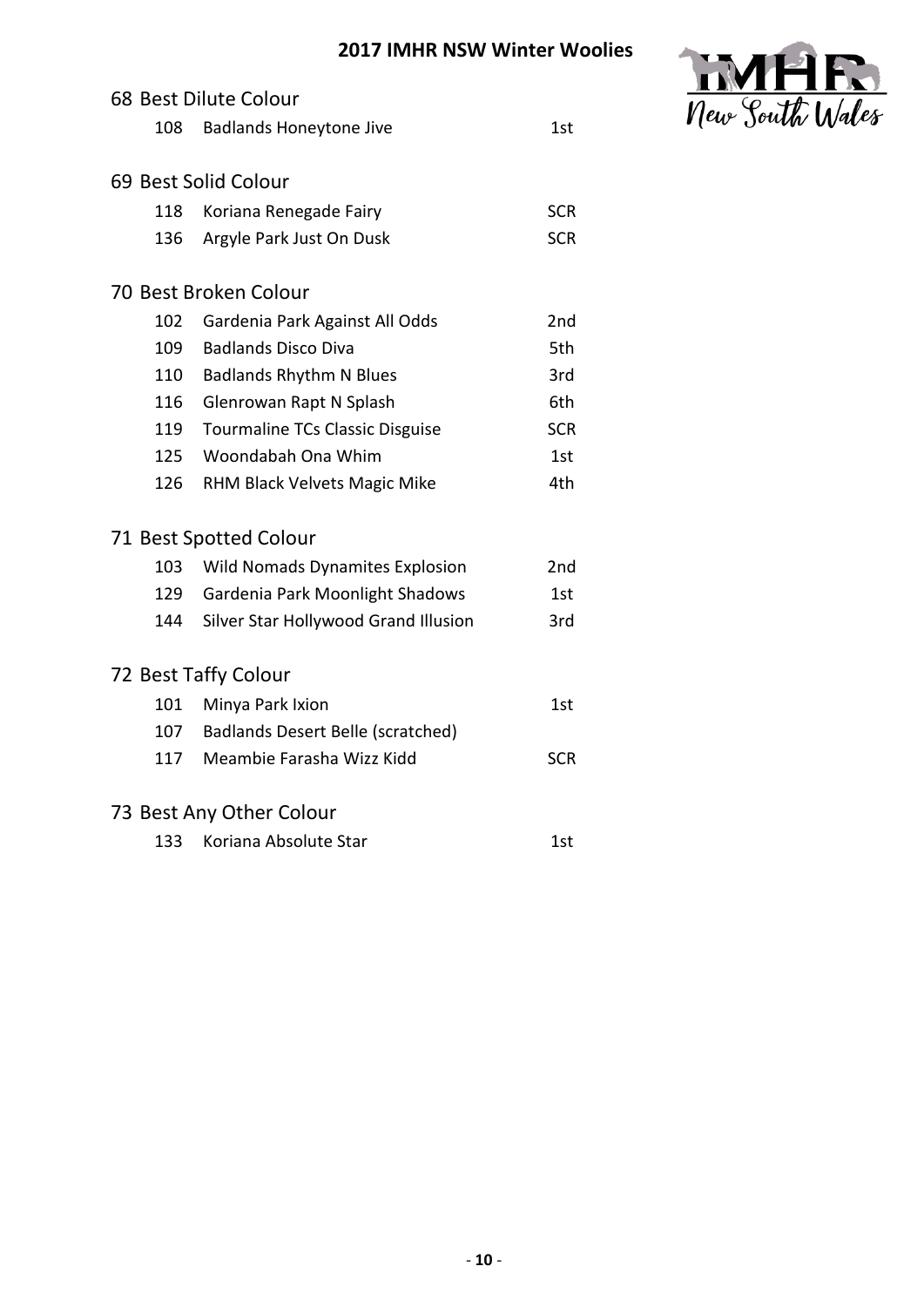

|                        | 74 Best Presented Youth          |                 |
|------------------------|----------------------------------|-----------------|
| 113                    | <b>Grace Rushton</b>             | 1st             |
|                        |                                  |                 |
|                        | 75 Youth Showmanship             |                 |
| 113                    | <b>Grace Rushton</b>             | <b>SCR</b>      |
| 130                    | Allyssa Sage                     | 1st             |
| 76 Adult Handler       |                                  |                 |
| 111                    | Kayleen Badman                   | 2 <sub>nd</sub> |
| 112                    | Scott Badman                     | <b>SCR</b>      |
| 128                    | Carolyn Hedge                    | 1st             |
|                        |                                  |                 |
| <b>Harness Classes</b> |                                  |                 |
|                        | 77 Miniature Horse In Harness    |                 |
| 999                    | no entries                       |                 |
|                        | 78 Small Horse In Harness        |                 |
| 999                    | no entries                       |                 |
|                        |                                  |                 |
|                        | 79 Little Horse In Harness       |                 |
| 133                    | Koriana Absolute Star            | 1st             |
|                        | 80 Miniature Pony In Harness     |                 |
| 127                    | <b>Talgarth Pacific Princess</b> | 1st             |
|                        |                                  |                 |
|                        | 81 Small Pony In Harness         |                 |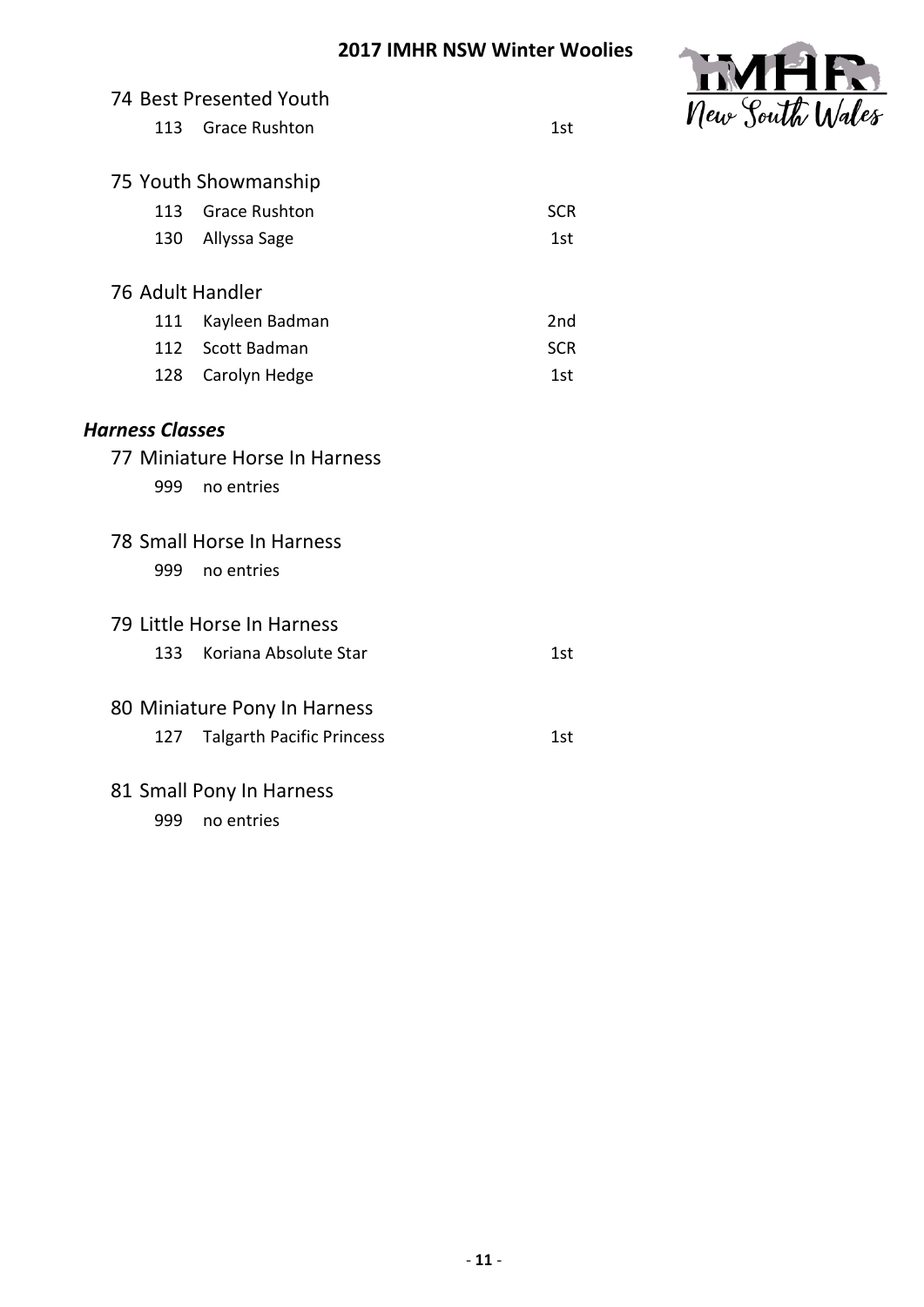

| Trail                       |                                 |                                        |                 |  |  |  |
|-----------------------------|---------------------------------|----------------------------------------|-----------------|--|--|--|
| 82 Youth Trail              |                                 |                                        |                 |  |  |  |
|                             |                                 | 113 Grace Rushton                      | <b>SCR</b>      |  |  |  |
|                             |                                 | 114 Lochlan Rushton                    | <b>SCR</b>      |  |  |  |
|                             |                                 | 130 Allyssa Sage                       | 1st             |  |  |  |
| 83 Miniature Pony Trail     |                                 |                                        |                 |  |  |  |
|                             | 104                             | <b>Campion Flaming Star</b>            | 1st             |  |  |  |
|                             | 127                             | <b>Talgarth Pacific Princess</b>       | 2 <sub>nd</sub> |  |  |  |
|                             | 131                             | Yurruga Hello Dolly                    | <b>SCR</b>      |  |  |  |
| 84 Small Pony Trail         |                                 |                                        |                 |  |  |  |
|                             | 120                             | <b>Badlands Heidilicious</b>           | <b>SCR</b>      |  |  |  |
|                             | 123                             | Harrington Park Sun Dance              | 1st             |  |  |  |
|                             | 85 Junior Miniature Horse Trail |                                        |                 |  |  |  |
|                             | 999                             | no entries                             |                 |  |  |  |
| 86 Junior Small Horse Trail |                                 |                                        |                 |  |  |  |
|                             | 999                             | no entries                             |                 |  |  |  |
|                             |                                 | 87 Senior Miniature Horse Trail        |                 |  |  |  |
|                             | 115                             | Aziz Farasha                           | <b>SCR</b>      |  |  |  |
|                             |                                 | 116 Glenrowan Rapt N Splash            | <b>SCR</b>      |  |  |  |
|                             | 118                             | Koriana Renegade Fairy                 | <b>SCR</b>      |  |  |  |
|                             | 141                             | Kamelco Park Destinys Red Hot Pepper   | 1st             |  |  |  |
| 88 Senior Small Horse Trail |                                 |                                        |                 |  |  |  |
|                             | 101                             | Minya Park Ixion                       | 2 <sub>nd</sub> |  |  |  |
|                             | 110                             | <b>Badlands Rhythm N Blues</b>         | 3rd             |  |  |  |
|                             | 132                             | Yurruga Fire n Ice                     | 4th             |  |  |  |
|                             | 142                             | <b>Highland Mist Makin' Magic</b>      | 1st             |  |  |  |
| 89 Little Horse Trail       |                                 |                                        |                 |  |  |  |
|                             | 103                             | <b>Wild Nomads Dynamites Explosion</b> | 3rd             |  |  |  |
|                             | 108                             | <b>Badlands Honeytone Jive</b>         | 4th             |  |  |  |
|                             | 109                             | <b>Badlands Disco Diva</b>             | 1st             |  |  |  |
|                             | 129                             | Gardenia Park Moonlight Shadows        | 2nd             |  |  |  |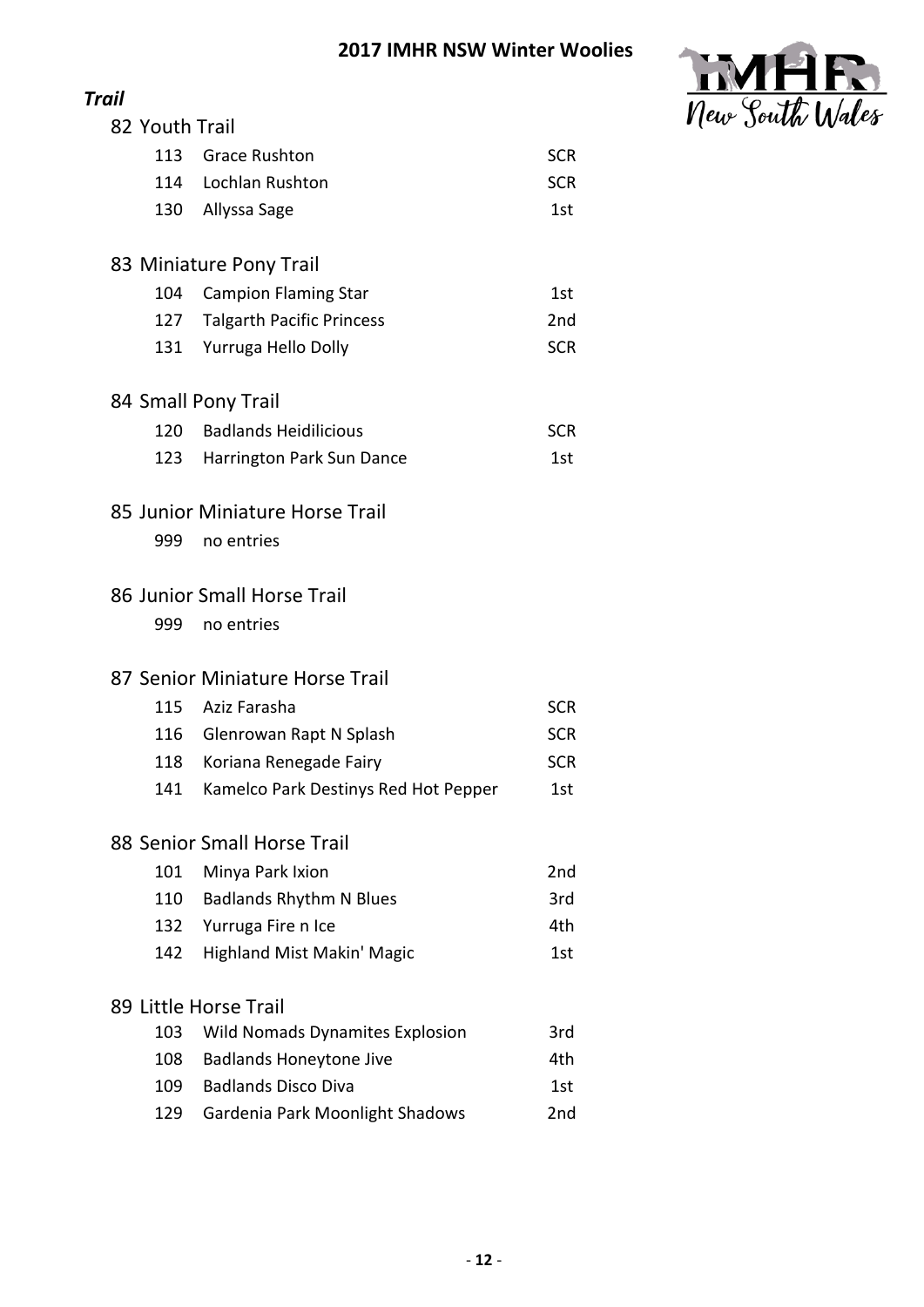

|                              | <b>Hunter</b>                    |                                        |                 |  |  |  |
|------------------------------|----------------------------------|----------------------------------------|-----------------|--|--|--|
|                              | 90 Youth Hunter                  |                                        |                 |  |  |  |
|                              |                                  | 113 Grace Rushton                      | <b>SCR</b>      |  |  |  |
|                              |                                  | 114 Lochlan Rushton                    | <b>SCR</b>      |  |  |  |
|                              | 130                              | Allyssa Sage                           | 1st             |  |  |  |
| 91 Miniature Pony Hunter     |                                  |                                        |                 |  |  |  |
|                              | 104                              | <b>Campion Flaming Star</b>            | <b>SCR</b>      |  |  |  |
|                              | 127                              | <b>Talgarth Pacific Princess</b>       | 2 <sub>nd</sub> |  |  |  |
|                              | 131                              | Yurruga Hello Dolly                    | 1st             |  |  |  |
| 92 Small Pony Hunter         |                                  |                                        |                 |  |  |  |
|                              | 123                              | Harrington Park Sun Dance              | 1st             |  |  |  |
|                              | 93 Junior Miniature Horse Hunter |                                        |                 |  |  |  |
|                              | 999                              | no entries                             |                 |  |  |  |
|                              |                                  | 94 Junior Small Horse Hunter           |                 |  |  |  |
|                              | 999                              | no entries                             |                 |  |  |  |
|                              | 95 Senior Miniature Horse Hunter |                                        |                 |  |  |  |
|                              | 115                              | Aziz Farasha                           | <b>SCR</b>      |  |  |  |
|                              | 116                              | Glenrowan Rapt N Splash                | <b>SCR</b>      |  |  |  |
|                              | 118                              | Koriana Renegade Fairy                 | <b>SCR</b>      |  |  |  |
|                              | 141                              | Kamelco Park Destinys Red Hot Pepper   | 1st             |  |  |  |
| 96 Senior Small Horse Hunter |                                  |                                        |                 |  |  |  |
|                              | 101                              | Minya Park Ixion                       | 1st             |  |  |  |
|                              | 110                              | <b>Badlands Rhythm N Blues</b>         | 2nd             |  |  |  |
|                              | 142                              | <b>Highland Mist Makin' Magic</b>      | 3rd             |  |  |  |
|                              |                                  | 97 Little Horse Hunter                 |                 |  |  |  |
|                              | 103                              | <b>Wild Nomads Dynamites Explosion</b> | 3rd             |  |  |  |
|                              | 109                              | <b>Badlands Disco Diva</b>             | 1st             |  |  |  |
|                              | 129                              | Gardenia Park Moonlight Shadows        | 2nd             |  |  |  |
|                              |                                  |                                        |                 |  |  |  |